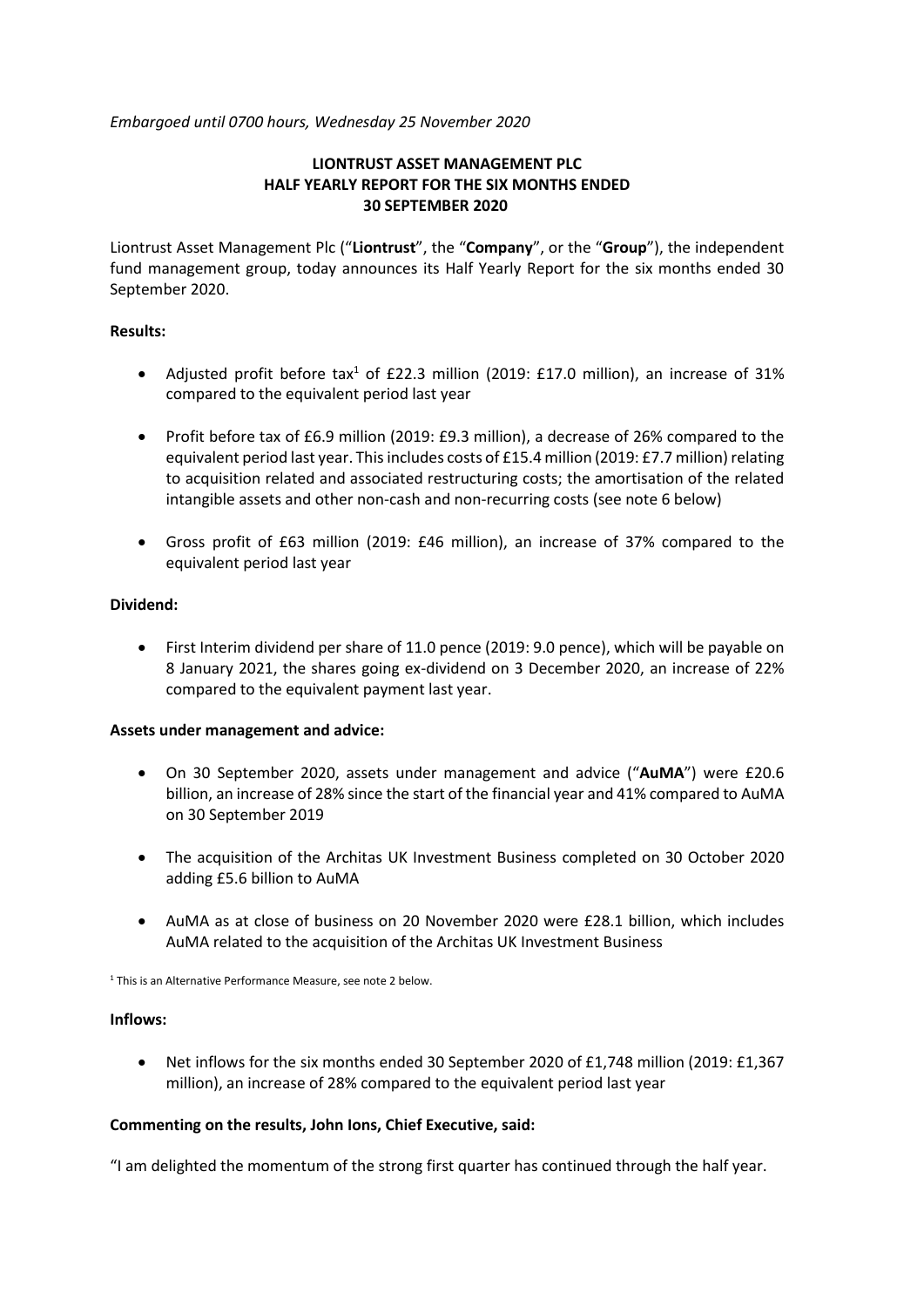It has been a challenging period for everyone. Covid-19 continues to affect all parts of the economic and social fabric of the country and its effects will be felt for many years to come. I have said before that the asset management industry has a vital role to play in this recovery, from the provision of capital that enables companies and the economy to grow to the equally important role as guardians of people's savings to enable them to lead a better future.

It is a testament to the quality of people at Liontrust, the processes we have in place and our ability to deliver for clients that we have been able to continue to generate such large inflows. The scale of the achievement is shown by Liontrust continuing to appear in the top 10 for retail sales in the UK. According to the Pridham Report, Liontrust had the 6th highest net retail sales in the UK and the 8th highest gross retail sales in the UK in the third quarter of 2020.

Active fund management can continue to benefit investors by meeting their expectations. The Liontrust Economic Advantage team have been doing this for more than 20 years through their robust and repeatable investment process, which is evidenced by long-term fund performance.

Over the last 10 years, the Liontrust Special Situations Fund has outperformed the FTSE All Share by 6.88% on an annualised basis and the Liontrust UK Smaller Companies Fund has outperformed the FTSE Small Cap ex ITs Index by 8.76%<sup>2</sup>.

Active managers have the opportunity to add value through sustainable investment if they avoid greenwashing. At the heart of any successful business are its clients, and ours are clearly telling us they want their money to have a positive impact on society and the world at large. To ensure Liontrust delivers this, we are committed to pushing forward our levels of engagement to produce the best possible outcomes for investors.

Over the past 10 years, the Liontrust SF UK Growth Fund has outperformed the MSCI UK by 5.64% on an annualised basis and the Liontrust SF Global Growth Fund has outperformed the MSCI World by 2.32%<sup>2</sup>.

This success is reflected in the independent recognition of Liontrust and our investment teams. Harriet Parker was named ESG Fund Manager of the Year at the Women in Finance Awards on 12 November 2020. On the same day, Liontrust won three categories at the FTAdviser Investment Club Awards: Small to Mid Investment Group of the year, UK Smaller Companies Fund of the year (Liontrust UK Smaller Companies Fund) and Mixed Asset Fund of the year (Liontrust SF Managed Growth Fund).

Sustainable investment is also providing asset managers with the opportunity to connect with investors because of the strength of the emotional interest in delivering a healthier, cleaner and safer world that has been heightened by the pandemic.

The strength of the Liontrust brand, client relationships and communications have helped grow the AuMA of the Sustainable Investment team and ensure strong positive inflows for Liontrust as a whole in 2020. We continually strive to ensure clients receive the best possible service, and for this reason we are increasing our spend on our digital capability.

On 30 October, we completed the acquisition of the Architas UK Investment Business, adding £5.6 billion of AuMA, creating a significant multi-asset multi-manager proposition and substantially enhancing our distribution potential and service to financial advisers. We have successfully integrated the investment team, funds and the rest of the team into Liontrust, ensuring as seamless a transition as possible for clients.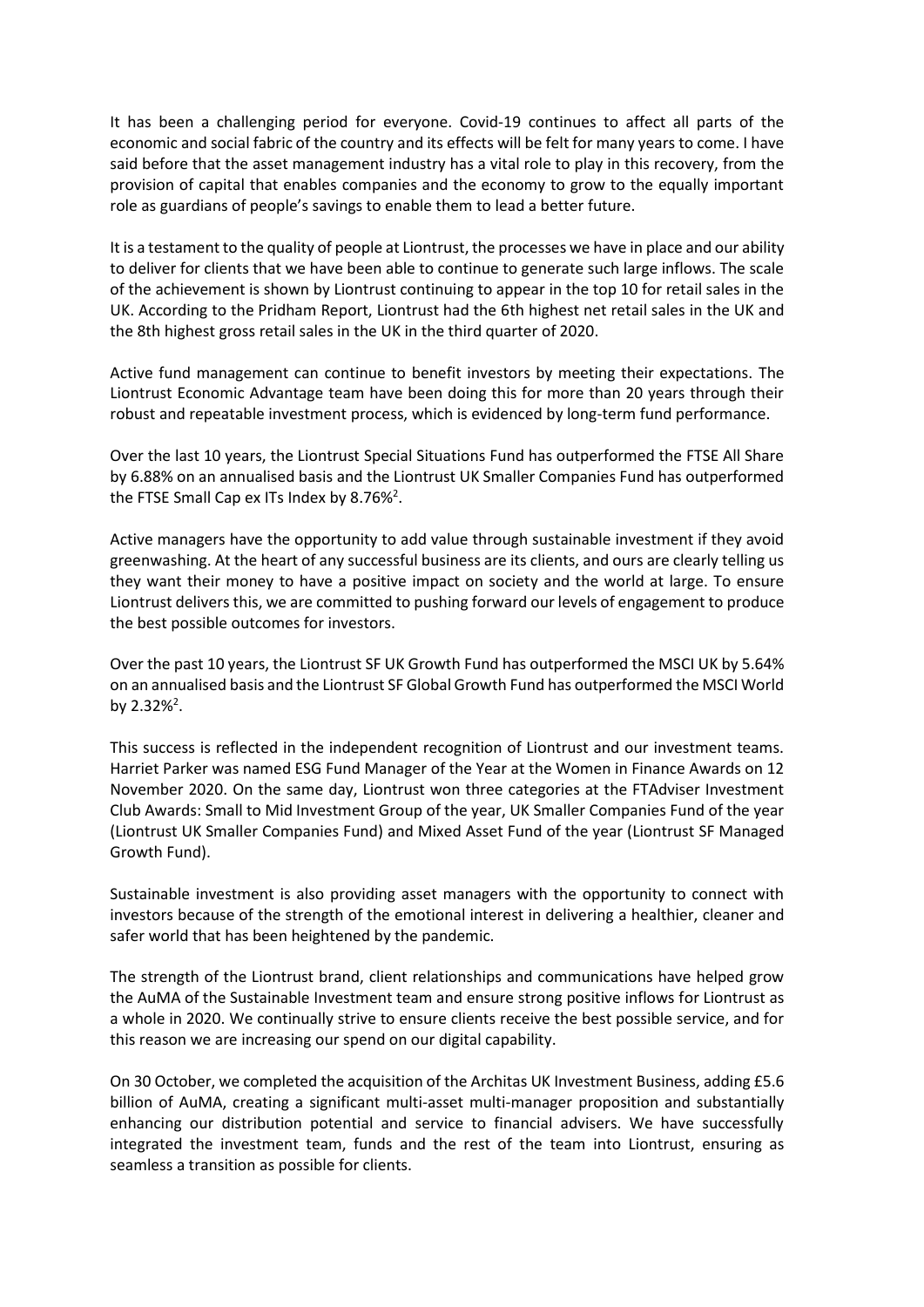This acquisition, the greater diversification it gives us and the progress we have made this year mean Liontrust is well positioned to maintain our growth and have a positive impact on our investors, shareholders and the wider society."

 $^2$  Source: Financial Express to 30 September 2020 as at 19 November 2020, bid-bid, total return, net of fees, based on primary share classes.

### **For further information please contact:**

### **Liontrust Asset Management Plc (Tel: 020 7412 1700, Website: liontrust.co.uk)**

John Ions Vinay Abrol Simon Hildrey – Chief Marketing Officer David Boyle – Head of Corporate Development

**N+1 Singer Advisory LLP (Tel: 020 7496 3000)** Corporate Broking– Tom Salvesen

**Panmure Gordon (Tel: 020 7886 2500)** Corporate Advisory: Stephen Howard Corporate Broking: Charles Leigh-Pemberton

### **Chairman's Statement**

I am proud of how well your Company has responded to the ongoing challenges posed by Covid-19 and the actions taken to try to defeat the virus. The Company and all employees reacted and adapted quickly to the pandemic and working from home.

Liontrust has continued to operate efficiently and productively with no disruption for investors, with your Company generating strong net positive flows of £1.75 billion in the six months to 30 September. This has been achieved without the usual face-to-face interaction with colleagues, clients and companies that is so important to the normal functioning of asset management.

The Board has been very impressed with what the business and everyone working at Liontrust has accomplished during the first lockdown and subsequently. The investment processes have been truly tested and have shown their robustness.

This is a credit to your management, the business processes in place and the culture of Liontrust. Key decisions have continued to be made and implemented, ensuring that Liontrust will come out of the Covid-19 pandemic in a strong position.

These decisions include the acquisition of the Architas UK Investment Business, which was successfully completed on 30 October 2020. Acquiring and integrating a new business is challenging at the best of times but especially so and impressive during a global pandemic. The Board thanks everyone for their hard work, dedication and professionalism in completing this purchase.

The addition of the Architas UK Investment Business is part of Liontrust 's strategic objective of expanding distribution and product and of acquiring talent. This acquisition will significantly increase our presence among financial advisers and enable us to enhance further our service levels.

Liontrust also announced after the reporting period the sale of the Asia team to Somerset Capital Management LLP and closing the European Income and Macro Thematic investment teams. The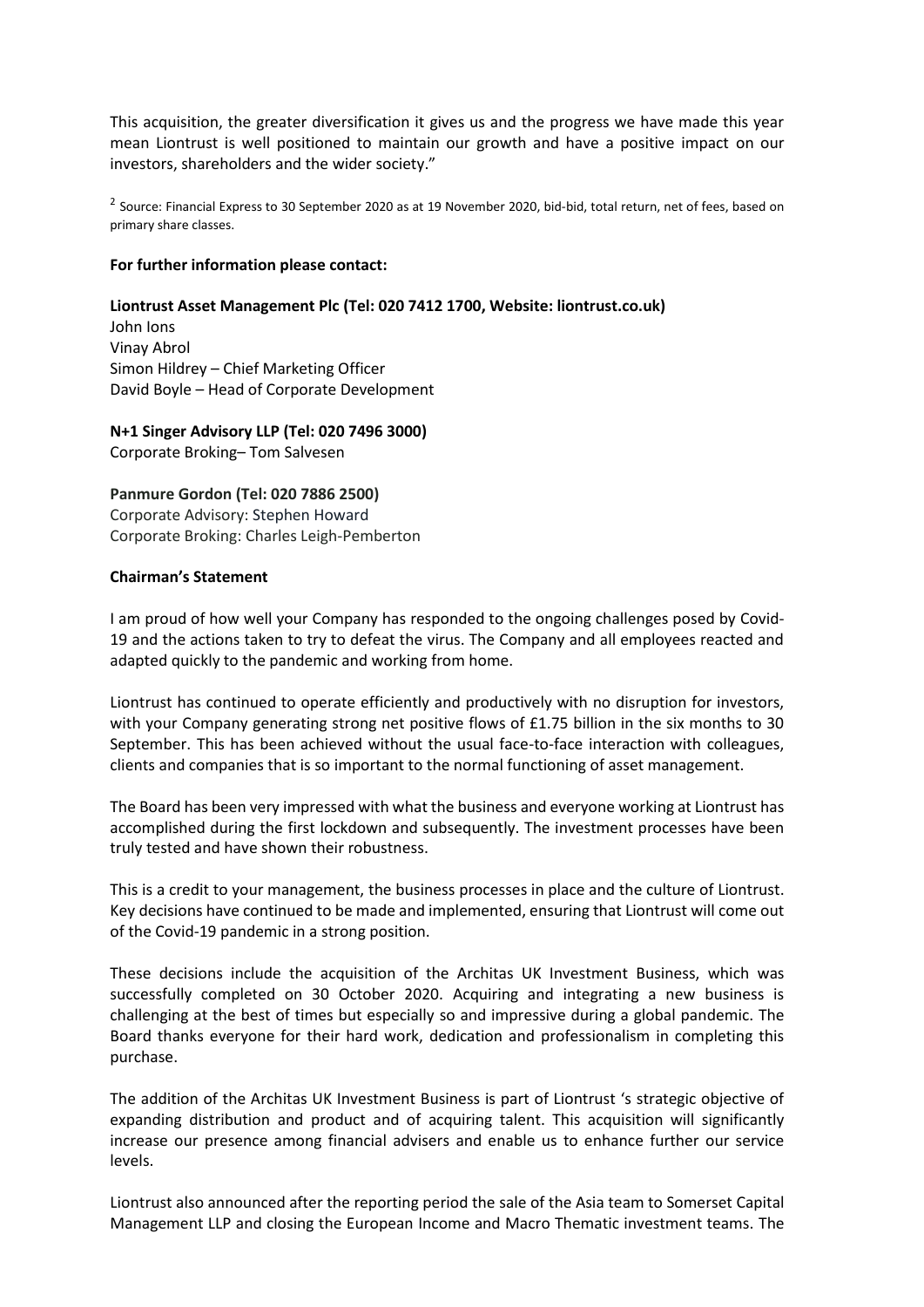decision was part of a review of our fund ranges and an evaluation of where best to allocate our resources and we are proposing to merge the funds of the European Income and Macro Thematic teams with funds managed by the Cashflow Solution, Economic Advantage and Global Equity teams.

Our six fund management teams are providing investors with strong long-term performance and they have the scale and are investing in asset classes that will enable them to grow their AuMA. They are aided in this by excellent sales and marketing, robust operations and moving to a single administration platform across our fund ranges.

Next month we will be issuing Liontrust's first Assessment of Value Report which evaluates whether our funds are delivering value to our investors. This has been an important and beneficial process for Liontrust to go through, including asking for the views of our clients, and we believe this will be informative and useful for our investors.

It is for these reasons that I have confidence in Liontrust withstanding the current challenges and continuing to deliver for investors and to expand the business.

## **Results**

Liontrust has delivered profit before tax of £6.874 million (2019: £9.303 million), a decrease of 26% compared to the equivalent period last year.

The adjusted profit before tax was £22.296 million (2019: £17.017 million), an increase of 31%. Adjusted profit before tax is disclosed in order to give shareholders an indication of the profitability of the Group excluding non-cash expenses (depreciation and intangible asset amortisation) and non-recurring (acquisition related and associated restructuring, share incentivisation and severance compensation related) expenses.

See note 6 below for a reconciliation of adjusted profit (or loss) before tax.

## **Dividend**

In accordance with the Company's dividend policy, and to create more balance between the First and Second Interim dividends, the Board is declaring a First Interim dividend of 11.0 pence per share (2019: 9.0 pence), an increase of 22%, which will be payable on 8 January 2020 to shareholders who are on the register as at 4 December 2020, the shares going ex-dividend on 3 December 2020.

The Company has a Dividend Reinvestment Plan ("**DRIP**") that allows shareholders to reinvest dividends to purchase additional shares in the Company. For shareholders to apply the proceeds of this and future dividends to the DRIP, application forms must be received by the Company's Registrars by no later than 18 December 2020. Existing participants in the DRIP will automatically have the dividend reinvested. Details on the DRIP can be obtained from Link Asset Services on 0371 664 0381 or at www.signalshares.com. (calls are charged at the standard geographic rate and will vary by provider. Calls outside the United Kingdom will be charged at the applicable international rate. Lines are open between 09:00 - 17:30, Monday to Friday excluding public holidays in England and Wales).

## **Assets under management and advice**

On 30 September 2020, our AuMA stood at £20,598 million<sup>3</sup> and were broken down by type and process as follows: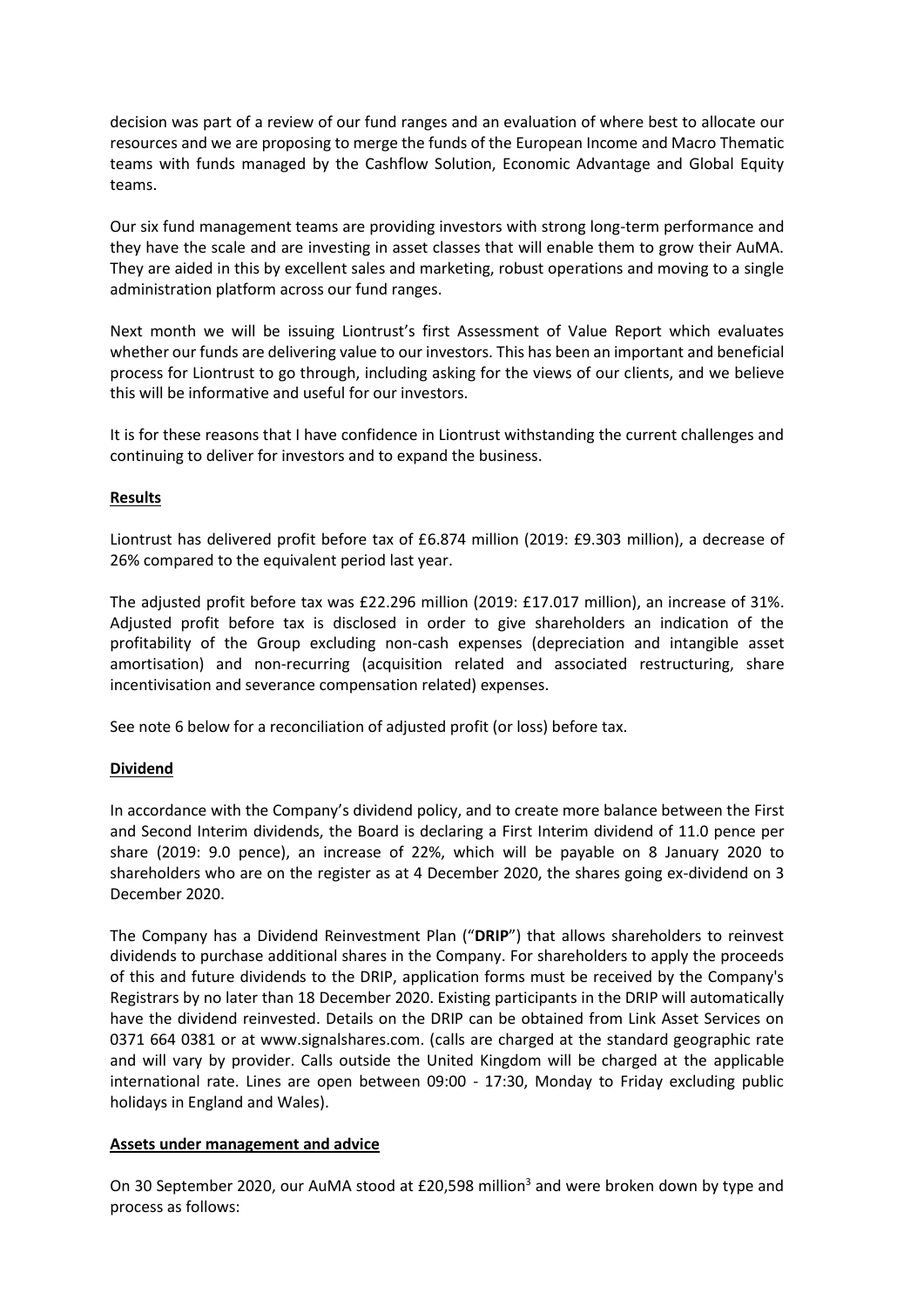| <b>Process</b>                                                   | Total  | <b>Institutional</b> | <b>UK Retail</b> | <b>Multi-Asset</b> | <b>Offshore</b><br><b>Funds</b> |
|------------------------------------------------------------------|--------|----------------------|------------------|--------------------|---------------------------------|
|                                                                  | (fm)   | (fm)                 | (fm)             | (fm)               | (fm)                            |
| Economic Advantage                                               | 7,856  | 252                  | 7,408            |                    | 196                             |
| Sustainable Investment                                           | 7,466  | 45                   | 6,914            |                    | 507                             |
| <b>Global Equity</b>                                             | 2,491  | 195                  | 2,296            |                    |                                 |
| Cashflow Solution                                                | 1,067  | 678                  | 338              |                    | 51                              |
| Multi-Asset                                                      | 963    | ٠                    |                  | 963                |                                 |
| <b>Global Fixed Income</b>                                       | 755    |                      | 332              |                    | 423                             |
| Total - 30 September 2020                                        | 20,598 | 1,170                | 17,288           | 963                | 1,177                           |
| Architas UK Investment<br>Business <sup>4</sup>                  | 5,617  |                      | 4,855            | 762                |                                 |
| <b>Total including Architas UK</b><br><b>Investment Business</b> | 26,215 | 1,170                | 22,143           | 1,725              | 1,177                           |

On 20 November 2020, our AuMA was £28,060 million<sup>4</sup>.

<sup>3</sup> Asia Income team AuMA is excluded as the investment team and funds are in the process of being transferred to Somerset Capital Management LLP or being closed. AuMA for the European Income team is included in the Cashflow Solution investment team AuMA and the Macro Thematic team AuMA is included in the Global Equity investment team and Economic Advantage investment team AuMA.

<sup>4</sup> The acquisition of the Architas UK Investment Business completed on 30 October 2020 adding £5,617 million to AuMA.

## **Inflows**

The net inflows over the six months to 30 September 2020 are £1,748 million (2019: £1,367 million). A reconciliation of fund flows and AuMA over the six months to 30 September 2020 is as follows:

|                                                                                  | Total<br>$(\text{fm})$ | <b>Institutional</b><br><u>(£m)</u> | <b>UK Retail</b><br>(f.m) | <b>Multi-Asset</b><br>(fm)     | <b>Offshore</b><br>Funds<br>$(\text{fm})$ |
|----------------------------------------------------------------------------------|------------------------|-------------------------------------|---------------------------|--------------------------------|-------------------------------------------|
| Opening AuMA - 1 April 2020                                                      | 16,078                 | 988                                 | 13.275                    | 840                            | 975                                       |
| Net flows                                                                        | 1.748                  | 50                                  | 1,607                     | 28                             | 63                                        |
| Market and Investment performance<br>Acquisition/(Disposal) of AuMA <sup>5</sup> | 2,869<br>(97)          | 132<br>۰                            | 2.488<br>(82)             | 95<br>$\overline{\phantom{a}}$ | 154<br>(15)                               |
| Closing AuMA - 30 September 2020                                                 | 20,598                 | 1.170                               | 17,288                    | 963                            | 1,177                                     |

<sup>5</sup> The sale of the Asia Income investment team was announced on 2 October 2020 and is expected to complete in the first quarter of 2021.

### **UK Retail Fund Performance (Quartile ranking)**

|                                 | <b>Quartile ranking</b><br>– Since<br>Launch/Manager<br><b>Appointed</b> |  | <b>Quartile</b><br>ranking $-3$<br>year | <b>Quartile</b><br>ranking -<br>1 year | Launch Date/<br><b>Manager</b><br><b>Appointed</b> |
|---------------------------------|--------------------------------------------------------------------------|--|-----------------------------------------|----------------------------------------|----------------------------------------------------|
| <b>Economic Advantage funds</b> |                                                                          |  |                                         |                                        |                                                    |
| Liontrust UK Growth Fund        | 1                                                                        |  |                                         | 2                                      | 25/03/2009                                         |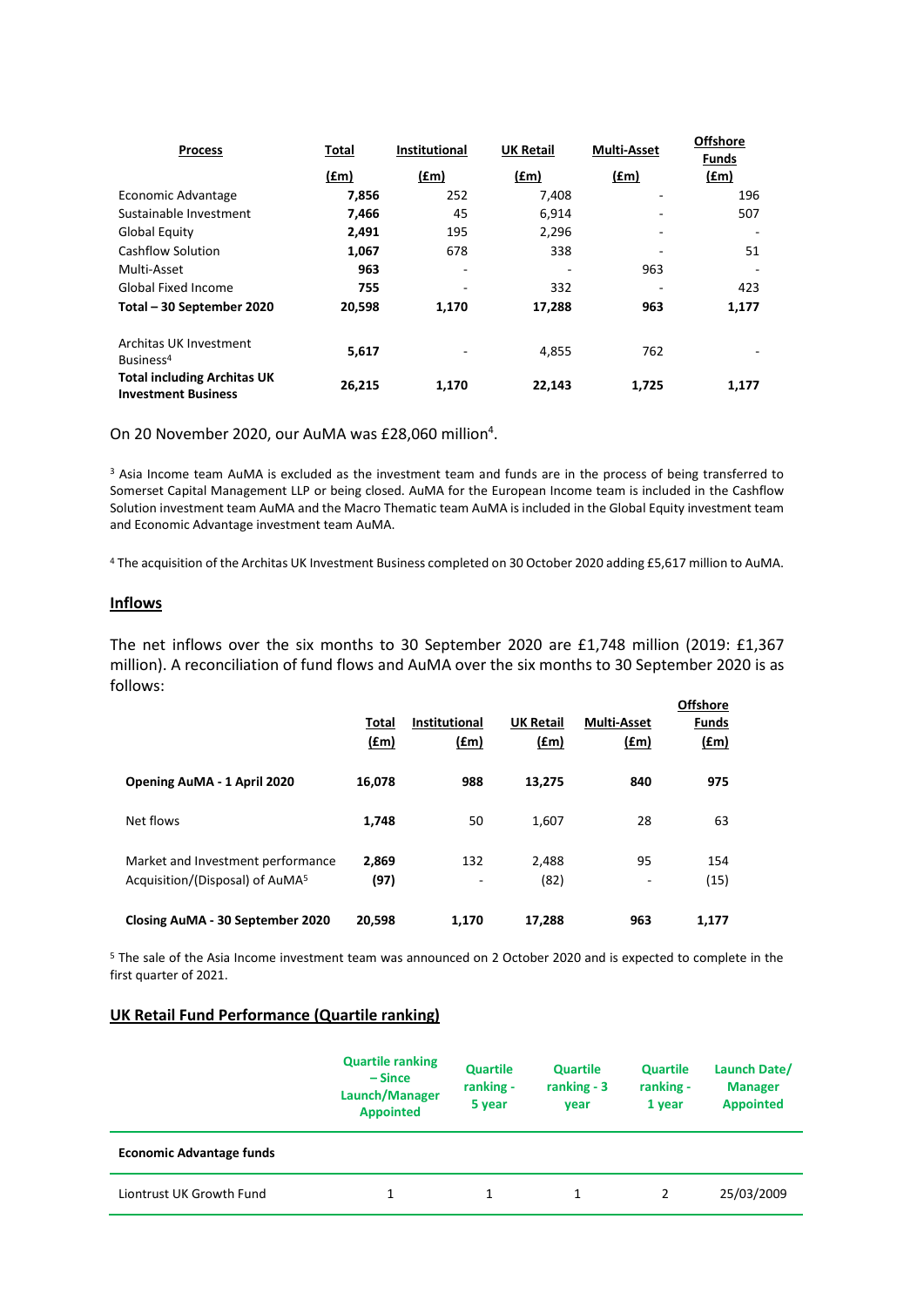| Liontrust Special Situations Fund          | 1              | 1              | 1            | 1              | 10/11/2005 |
|--------------------------------------------|----------------|----------------|--------------|----------------|------------|
| Liontrust UK Smaller Companies<br>Fund     | 1              | $\mathbf{1}$   | 1            | $\mathbf{1}$   | 08/01/1998 |
| Liontrust UK Micro Cap Fund                | $\mathbf{1}$   |                | 1            | $\mathbf{1}$   | 09/03/2016 |
| <b>Sustainable Future funds</b>            |                |                |              |                |            |
| Liontrust Monthly Income Bond<br>Fund      | $\overline{2}$ | $\overline{2}$ | 4            | 3              | 12/07/2010 |
| Liontrust SF Managed Growth Fund           | 1              | $\mathbf{1}$   | 1            | 1              | 19/02/2001 |
| Liontrust SF Corporate Bond Fund           | $\mathbf 1$    | $\overline{2}$ | 3            | $\overline{2}$ | 20/08/2012 |
| Liontrust SF Cautious Managed<br>Fund      | 1              | $\mathbf{1}$   | 1            | 1              | 23/07/2014 |
| Liontrust SF Defensive Managed<br>Fund     | 1              | $\mathbf{1}$   | 1            | $\mathbf{1}$   | 23/07/2014 |
| Liontrust SF European Growth Fund          | 1              | $\mathbf{1}$   | 1            | 1              | 19/02/2001 |
| Liontrust SF Global Growth Fund            | 3              | $\mathbf{1}$   | $\mathbf{1}$ | $\mathbf{1}$   | 19/02/2001 |
| Liontrust SF Managed Fund                  | $\mathbf 1$    | $\mathbf{1}$   | 1            | $\mathbf{1}$   | 19/02/2001 |
| Liontrust UK Ethical Fund                  | $\overline{2}$ | 1              | 1            | $\mathbf{1}$   | 01/12/2000 |
| Liontrust SF UK Growth Fund                | 2              | 1              | 1            | $\mathbf{1}$   | 19/02/2001 |
| Global Equity funds <sup>6</sup>           |                |                |              |                |            |
| Liontrust Balanced Fund                    | $\mathbf 1$    | 1              | 1            | $\mathbf{1}$   | 31/12/1998 |
| Liontrust China Fund                       | 4              | 4              | 3            | 3              | 31/12/2004 |
| Liontrust Emerging Market Fund             | 3              | $\overline{2}$ | 3            | 3              | 30/09/2008 |
| Liontrust European Opportunities<br>Fund   | $\overline{2}$ | 4              | 4            | $\overline{4}$ | 29/11/2002 |
| Liontrust Global Smaller Companies<br>Fund | $\mathbf 1$    | $\mathbf 1$    | $\mathbf{1}$ | $\mathbf{1}$   | 01/07/2016 |
| Liontrust Global Alpha Fund                | $\mathbf{1}$   | $\mathbf{1}$   | 1            | $\mathbf{1}$   | 31/12/2001 |
| Liontrust Global Dividend Fund             | $\overline{2}$ | $\overline{2}$ | 1            | $\mathbf{1}$   | 20/12/2012 |
| Liontrust Global Equity Fund               | 1              | 1              | 1            | 1              | 31/12/2001 |
| Liontrust Global Technology Fund           | $\sqrt{2}$     |                | 1            | $\overline{2}$ | 15/12/2015 |
| Liontrust Income Fund                      | $\mathbf 1$    | $\mathbf 1$    | 1            | $\mathbf{1}$   | 31/12/2002 |
| Liontrust Japan Equity Fund                | 3              | $\overline{2}$ | 3            | $\overline{2}$ | 22/06/2015 |
| Liontrust Japan Opportunities Fund         | 1              | 4              | 4            | 4              | 30/09/2002 |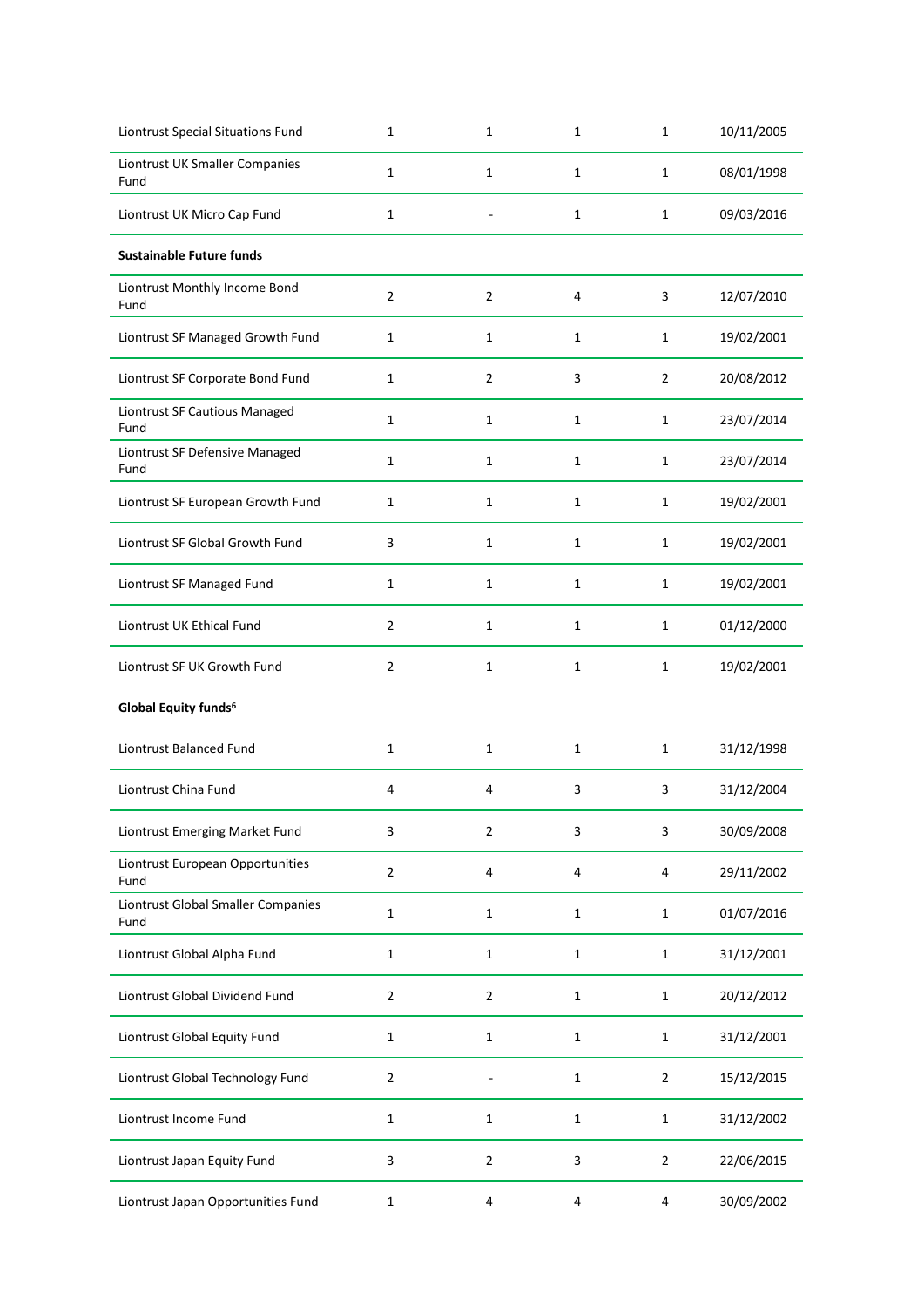| Liontrust US Income Fund        | 4 | 3 | 4 | 4 | 30/09/2010 |
|---------------------------------|---|---|---|---|------------|
| Liontrust US Opportunities Fund |   |   |   |   | 31/12/2002 |
| <b>Cashflow Solution funds</b>  |   |   |   |   |            |
| Liontrust European Growth Fund  |   | 2 | 3 |   | 15/11/2006 |
| Liontrust Global Income Fund    | 4 | 4 | 4 | 4 | 03/07/2013 |

Source: Financial Express to 30 September 2020 as at 20 November 2020, bid-bid, total return, net of fees, based on primary share classes. The Liontrust UK Mid Cap Fund, Liontrust UK Opportunities Fund, Liontrust Asia Income Fund and funds previously managed by the European Income and Macro Thematic investment teams are excluded. Past performance is not a guide to future performance, investments can result in total loss of capital. The above funds are all UK authorised unit trusts or UK authorised ICVCs (primary share class).

<sup>6</sup> Liontrust Latin America Fund, Liontrust Russia Fund and Liontrust India Fund are not included as they are in IA sectors that are not rankable (e.g. Specialist and Unclassified) as it would not be a fair comparison to make.

### **Outlook**

Liontrust's focus on robust investment processes and building performance, a business, a brand and client relationships for the long term have proved their value during this year's crisis. This gives Liontrust resilience and the ability to continue to grow in the future.

# Alastair Barbour

### **Non-executive Chairman**

## **Consolidated Statement of Comprehensive Income Six months ended 30 September 2020**

|                                       |                | Six         | Six         | Year      |
|---------------------------------------|----------------|-------------|-------------|-----------|
|                                       |                | months to   | months to   | ended     |
|                                       |                | 30-Sep-20   | 30-Sep-19   | 31-Mar-20 |
|                                       |                | (unaudited) | (unaudited) | (audited) |
|                                       |                |             |             |           |
|                                       | <b>Notes</b>   | £'000       | £'000       | £'000     |
|                                       |                |             |             |           |
| Revenue                               | 4              | 75,780      | 53,098      | 124,025   |
| Cost of sales                         | 4              | (12, 724)   | (7, 167)    | (17, 393) |
| <b>Gross profit</b>                   |                | 63,056      | 45,931      | 106,632   |
|                                       |                |             |             |           |
| Unrealised profit on financial assets |                | 316         | 251         | (283)     |
| Administration expenses               | 5              | (56, 436)   | (36, 873)   | (89, 711) |
| <b>Operating profit</b>               |                | 6,936       | 9,309       | 16,638    |
|                                       |                |             |             |           |
| Interest receivable                   |                | 4           | 6           | 18        |
| Interest payable                      |                | (66)        | (12)        | (148)     |
|                                       |                |             |             |           |
| Profit before tax                     |                | 6,874       | 9,303       | 16,508    |
|                                       |                |             |             |           |
| Taxation                              | $\overline{7}$ | (1,588)     | (1, 727)    | (3, 544)  |
|                                       |                |             |             |           |
| Profit for the period                 |                | 5,286       | 7,576       | 12,964    |
| Other comprehensive income            |                |             |             |           |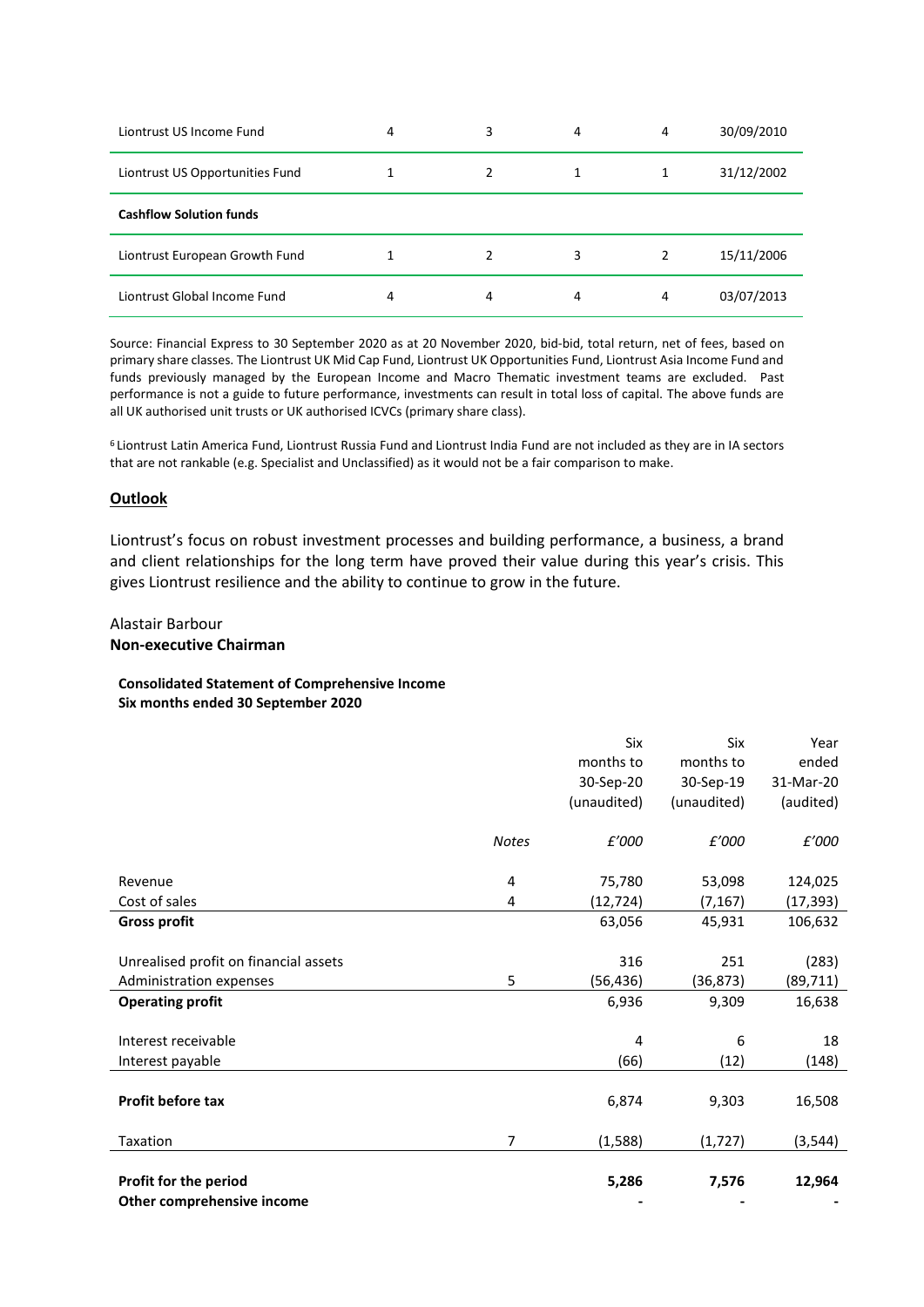| <b>Total comprehensive income</b>                            |              |                   | 5,286             | 7,576             | 12,964 |
|--------------------------------------------------------------|--------------|-------------------|-------------------|-------------------|--------|
|                                                              |              |                   | Pence             | Pence             | Pence  |
|                                                              |              |                   |                   |                   |        |
| Basic earnings per share                                     |              | 8                 | 9.21              | 15.02             | 24.68  |
| Diluted earnings per share                                   |              | 8                 | 9.00              | 14.51             | 23.87  |
|                                                              |              |                   |                   |                   |        |
| <b>Consolidated Balance Sheet</b><br>As at 30 September 2020 |              |                   |                   |                   |        |
|                                                              |              |                   |                   |                   |        |
|                                                              |              | 30-Sep-20         | 30-Sep-19         | 31-Mar-20         |        |
|                                                              |              | (unaudited)       | (unaudited)       | (audited)         |        |
|                                                              | <b>Notes</b> | £'000             | £'000             | £'000             |        |
| <b>Assets</b>                                                |              |                   |                   |                   |        |
| Non current assets                                           |              |                   |                   |                   |        |
| Intangible assets                                            | 9            | 36,565            | 10,497            | 37,922            |        |
| Goodwill                                                     |              | 19,626            | 11,872            | 19,626            |        |
| Property, plant and equipment                                |              | 6,875             | 1,830             | 7,850             |        |
|                                                              |              | 63,066            | 24,199            | 65,398            |        |
|                                                              |              |                   |                   |                   |        |
| <b>Current assets</b>                                        |              |                   |                   |                   |        |
| Trade and other receivables                                  |              | 186,119           | 117,518           | 175,532           |        |
| Financial assets                                             | 10           | 1,859             | 3,264             | 2,817             |        |
| Cash and cash equivalents<br><b>Total current assets</b>     |              | 98,602<br>286,580 | 27,769<br>148,551 | 40,294<br>218,643 |        |
|                                                              |              |                   |                   |                   |        |
| <b>Liabilities</b>                                           |              |                   |                   |                   |        |
| <b>Non current liabilities</b>                               |              |                   |                   |                   |        |
| Deferred tax liabilities                                     |              | (6, 197)          | (1,508)           | (6, 440)          |        |
| Lease liability                                              |              | (6, 668)          | (2,066)           | (5,769)           |        |
| <b>Total non current liabilities</b>                         |              | (12, 865)         | (3,574)           | (12, 209)         |        |
|                                                              |              |                   |                   |                   |        |
| <b>Current liabilities</b><br>Trade and other payables       |              | (190, 312)        | (115, 584)        | (181, 693)        |        |
| <b>DVBAP liability</b>                                       |              | (367)             | (374)             | (845)             |        |
| Corporation tax payable                                      |              | (1, 314)          |                   | (734)             |        |
| <b>Total current liabilities</b>                             |              | (191, 993)        | (115, 958)        | (183, 272)        |        |
|                                                              |              |                   |                   |                   |        |
| <b>Net current assets</b>                                    |              | 94,587            | 32,593            | 35,371            |        |
| <b>Net assets</b>                                            |              | 144,788           | 53,218            | 88,560            |        |
|                                                              |              |                   |                   |                   |        |
| <b>Shareholders' equity</b>                                  |              |                   |                   |                   |        |
| Ordinary shares                                              |              | 606               | 509               | 555               |        |
| Share premium                                                |              | 121,809           | 19,745            | 57,439            |        |
| Capital redemption reserve                                   |              | 19                | 19                | 19                |        |
| Retained earnings                                            |              | 27,544            | 36,491            | 36,409            |        |
| Own shares held                                              |              | (5, 190)          | (3, 546)          | (5,862)           |        |
|                                                              |              |                   |                   |                   |        |

**Consolidated Cash Flow Statement**

**Six months ended 30 September 2020**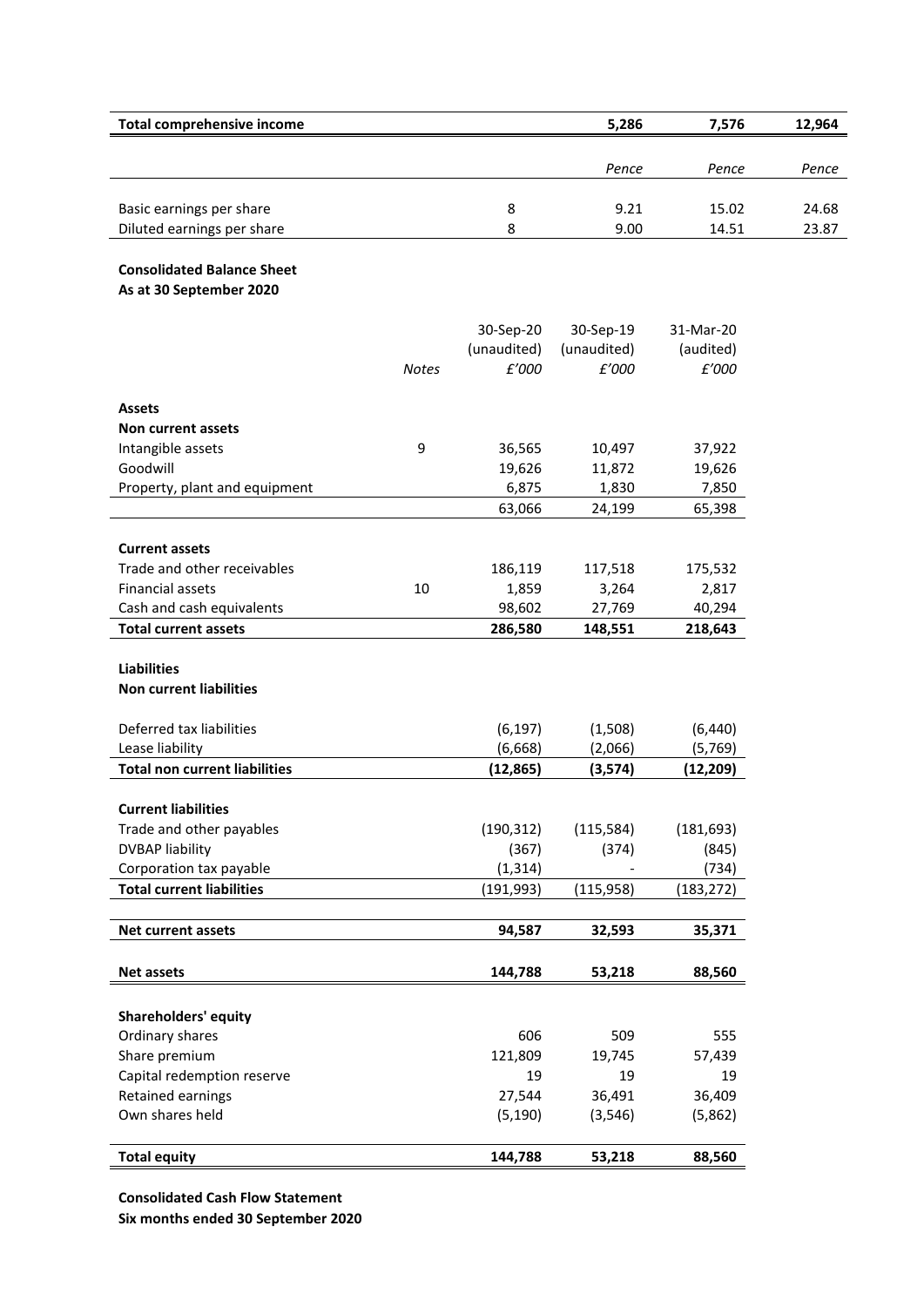|                                                        | Six         | Six         | Year      |
|--------------------------------------------------------|-------------|-------------|-----------|
|                                                        | months to   | months to   | ended     |
|                                                        | 30-Sep-20   | 30-Sep-19   | 31-Mar-20 |
|                                                        | (unaudited) | (unaudited) | (audited) |
|                                                        | £'000       | £'000       | £'000     |
| Cash flows from operating activities                   |             |             |           |
| Cash inflow from operations                            | 74,765      | 63,627      | 96,359    |
| Cash outflow from operations                           | (71,090)    | (62, 941)   | (79, 019) |
| Cash inflow from changes in unit trust receivables and |             |             |           |
| payables                                               | 2,357       | 576         | 1,561     |
| Net cash from operations                               | 6,032       | 1,262       | 18,901    |
|                                                        |             |             |           |
| Interest received                                      | 4           | 6           | 18        |
| Tax paid                                               | (1, 316)    |             |           |
| Net cash from operating activities                     | 4,720       | 1,268       | 18,919    |
| Cash flows from investing activities                   |             |             |           |
| Purchase of property, plant and equipment              | (99)        |             | (174)     |
| Cash acquired from acquisition of Neptune              |             |             | 3,661     |
| Purchase of financial assets                           |             | (1, 362)    | (1, 362)  |
| Sale of financial assets                               | 1,334       | 1,333       | 1,333     |
| Purchase of seeding investments                        | (47)        | (50)        | (169)     |
| Sale of seeding investments                            |             | 51          | 50        |
| Net cash from/(used in)used in investing activities    | 1,188       | (28)        | 3,339     |
| <b>Cash flows from financing activities</b>            |             |             |           |
| Purchase of own shares                                 |             | (732)       | (3, 310)  |
| Sale of own shares                                     | 672         | 477         | 743       |
| Lease financing costs                                  |             | (228)       |           |
| Issue of shares                                        | 66,170      | 1,537       |           |
| Dividends paid                                         | (14, 442)   | (10,076)    | (14, 948) |
| Net cash from/(used in) financing activities           | 52,400      | (9,022)     | (17, 515) |
|                                                        |             |             |           |
| Net increase/(decrease) in cash and cash equivalents   | 58,308      | (7, 782)    | 4,743     |
| Opening cash and cash equivalents*                     | 40,294      | 35,551      | 35,551    |
| <b>Closing cash and cash equivalents</b>               | 98,602      | 27,769      | 40,294    |

\* Cash and cash equivalents consist only of cash balances.

# **Consolidated Statement of Change in Equity (unaudited) Six months ended 30 September 2020**

|                                                   | Share<br>capital | <b>Share</b><br>premium | Capital<br>redemption | Retained<br>earnings | Own shares<br>held | <b>Total</b><br>Equity |
|---------------------------------------------------|------------------|-------------------------|-----------------------|----------------------|--------------------|------------------------|
|                                                   | £ '000           | £ '000                  | £ '000                | £ '000               | £ '000             | £ '000                 |
| <b>Balance at 1 April 2020</b><br>brought forward | 555              | 57,439                  | 19                    | 36,409               | (5,862)            | 88,560                 |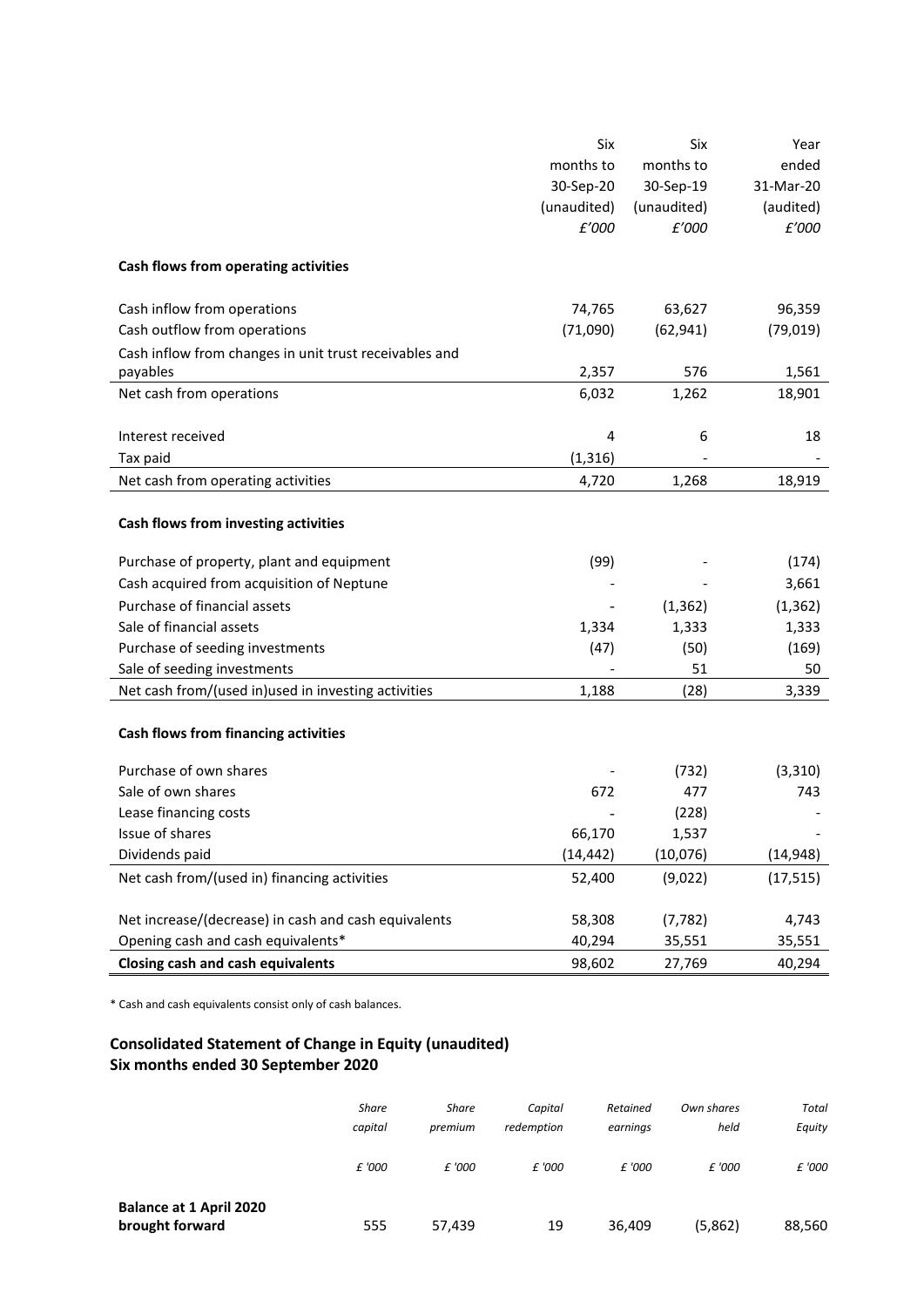| Profit for the period                        |                          |         |                          | 5,286     |                              | 5,286     |
|----------------------------------------------|--------------------------|---------|--------------------------|-----------|------------------------------|-----------|
| Total comprehensive<br>income for the period |                          |         | $\overline{\phantom{a}}$ | 5,286     |                              | 5,286     |
| Dividends paid                               | $\overline{\phantom{a}}$ |         | $\overline{\phantom{a}}$ | (14, 442) | $\overline{\phantom{a}}$     | (14, 442) |
| Shares issued                                | 51                       | 64,370  |                          |           | $\qquad \qquad \blacksquare$ | 64,421    |
| Sale of own shares                           |                          |         |                          |           | 672                          | 672       |
| Equity share options issued                  |                          |         | -                        | 823       |                              | 823       |
| Equity share options settled                 |                          |         | $\overline{\phantom{a}}$ | (532)     |                              | (532)     |
| <b>Balance at 30 September</b><br>2020       | 606                      | 121,809 | 19                       | 27,544    | (5, 190)                     | 144,788   |

# **Consolidated Statement of Change in Equity (unaudited) Six months ended 30 September 2019 (Restated)**

|                                                    | Share<br>capital         | Share<br>premium* | Capital<br>redemption        | Retained<br>$earnings*$  | Own shares<br>held       | <b>Total</b><br>Equity |
|----------------------------------------------------|--------------------------|-------------------|------------------------------|--------------------------|--------------------------|------------------------|
|                                                    | £ '000                   | £ '000            | £ '000                       | £ '000                   | £ '000                   | £ '000                 |
| Balance at 1 April 2019 brought<br>forward         | 507                      | 19,745            | 19                           | 38,591                   | (3, 291)                 | 55,571                 |
| Adjustment to opening reserves - IFRS<br>16 Leases | $\overline{\phantom{a}}$ |                   | $\qquad \qquad \blacksquare$ | (716)                    |                          | (716)                  |
| Revised 1 April 2019 brought forward               | 507                      | 19,745            | 19                           | 37,875                   | (3, 291)                 | 54,855                 |
| Profit for the period                              |                          |                   | $\overline{\phantom{a}}$     | 7,576                    | $\overline{\phantom{a}}$ | 7,576                  |
| Total comprehensive income for the<br>period       |                          |                   | $\overline{\phantom{a}}$     | 7,576                    |                          | 7,576                  |
| Dividends paid                                     |                          |                   | $\overline{\phantom{a}}$     | (10,076)                 | $\overline{\phantom{a}}$ | (10,076)               |
| Shares issued                                      | $\overline{2}$           |                   |                              |                          |                          | $\overline{2}$         |
| Purchase of own shares                             |                          |                   |                              | $\overline{\phantom{a}}$ | (255)                    | (255)                  |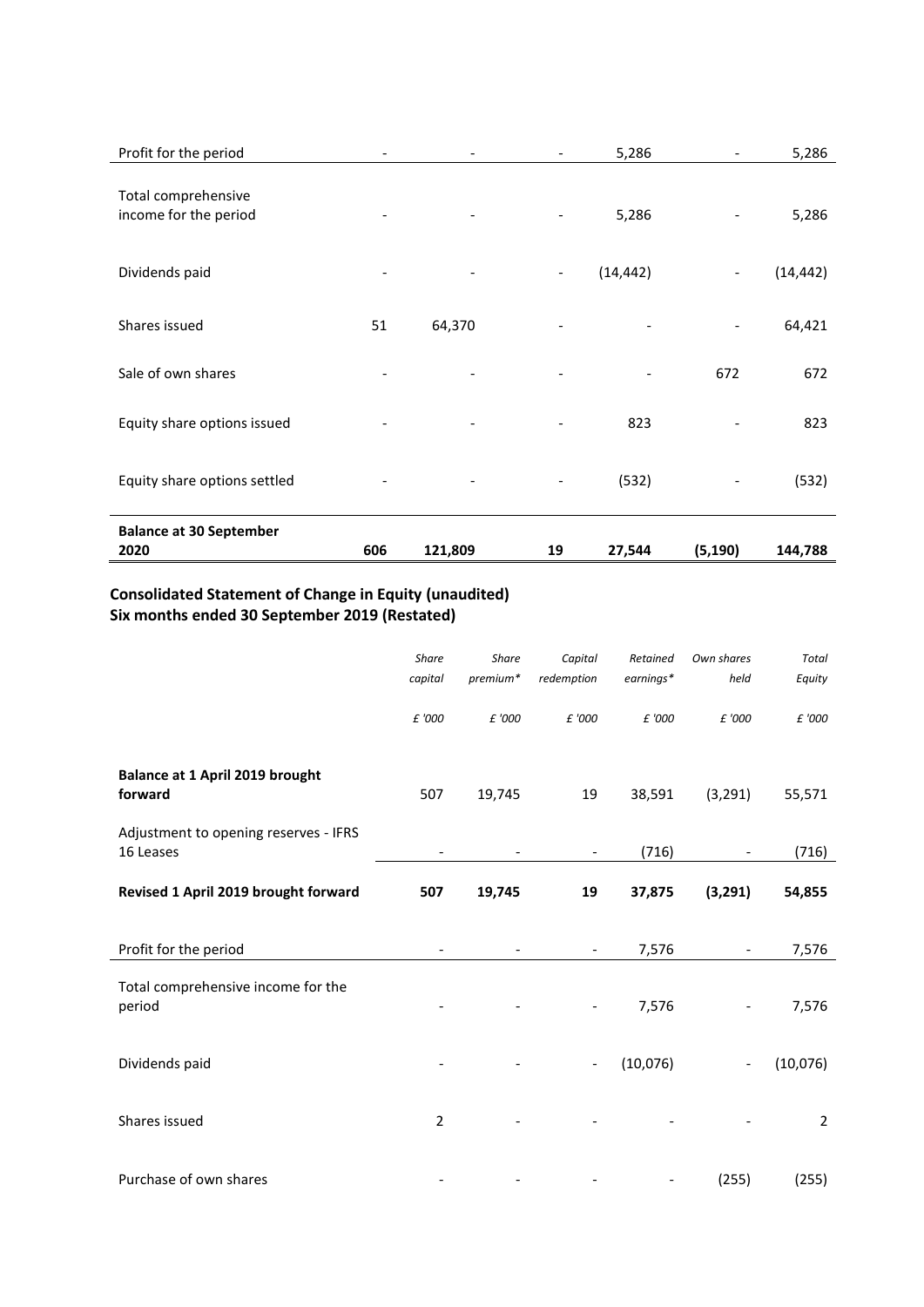| Equity share options issued/(settled) | -   | $\overline{\phantom{0}}$ | -  | 1.116  | $\overline{\phantom{0}}$ | 1.116  |
|---------------------------------------|-----|--------------------------|----|--------|--------------------------|--------|
| <b>Balance at 30 September 2019</b>   | 509 | 19.745                   | 19 | 36.491 | (3.546)                  | 53,218 |

\* as noted in note 1 v) of the 31 March Annual report, the financial statements were restated to reflect the correct treatment of the settlement of LTIPs

# **Consolidated Statement of Change in Equity (audited) Year ended 31 March 2020**

| Ordinary<br><b>Share</b><br>Capital<br>Retained<br>shares<br>premium<br>redemption<br>earnings<br>£ '000<br>£ '000<br>£ '000<br>£ '000<br>Balance at 1 April 2019 brought<br>forward<br>507<br>19<br>38,591<br>(3, 291)<br>19,745<br>Adjustment to opening reserves - IFRS | shares<br>Total<br>held<br>Equity<br>£ '000<br>£ '000<br>55,571 |
|----------------------------------------------------------------------------------------------------------------------------------------------------------------------------------------------------------------------------------------------------------------------------|-----------------------------------------------------------------|
|                                                                                                                                                                                                                                                                            |                                                                 |
|                                                                                                                                                                                                                                                                            |                                                                 |
|                                                                                                                                                                                                                                                                            |                                                                 |
|                                                                                                                                                                                                                                                                            |                                                                 |
|                                                                                                                                                                                                                                                                            |                                                                 |
|                                                                                                                                                                                                                                                                            |                                                                 |
| 16 Leases<br>(218)<br>$\overline{\phantom{a}}$                                                                                                                                                                                                                             | (218)                                                           |
| Revised 1 April 2019 brought forward<br>507<br>19,745<br>19<br>38,373<br>(3,291)                                                                                                                                                                                           | 55,353                                                          |
| Profit for the year<br>12,964<br>$\blacksquare$                                                                                                                                                                                                                            | 12,964<br>$\overline{\phantom{a}}$                              |
| Total comprehensive income for the<br>12,964<br>year<br>$\overline{\phantom{0}}$                                                                                                                                                                                           | 12,964                                                          |
| Dividends paid<br>(14, 948)                                                                                                                                                                                                                                                | (14, 948)                                                       |
| Shares issued<br>48<br>37,694                                                                                                                                                                                                                                              | 37,742                                                          |
| (Purchase)/sale of own shares<br>(2,652)<br>$\frac{1}{2}$                                                                                                                                                                                                                  | (2,652)                                                         |
| EBT share option settlement                                                                                                                                                                                                                                                | 81<br>81                                                        |
| Share options issued<br>1,934                                                                                                                                                                                                                                              | 1,934                                                           |
| Equity share options settled<br>(1, 914)<br>$\qquad \qquad \blacksquare$                                                                                                                                                                                                   | (1, 914)                                                        |
| Balance at 31 March 2020<br>555<br>19<br>36,409<br>(5,862)<br>57,439                                                                                                                                                                                                       | 88,560                                                          |

# **Notes to the Financial Statements**

**1. Principal accounting policies**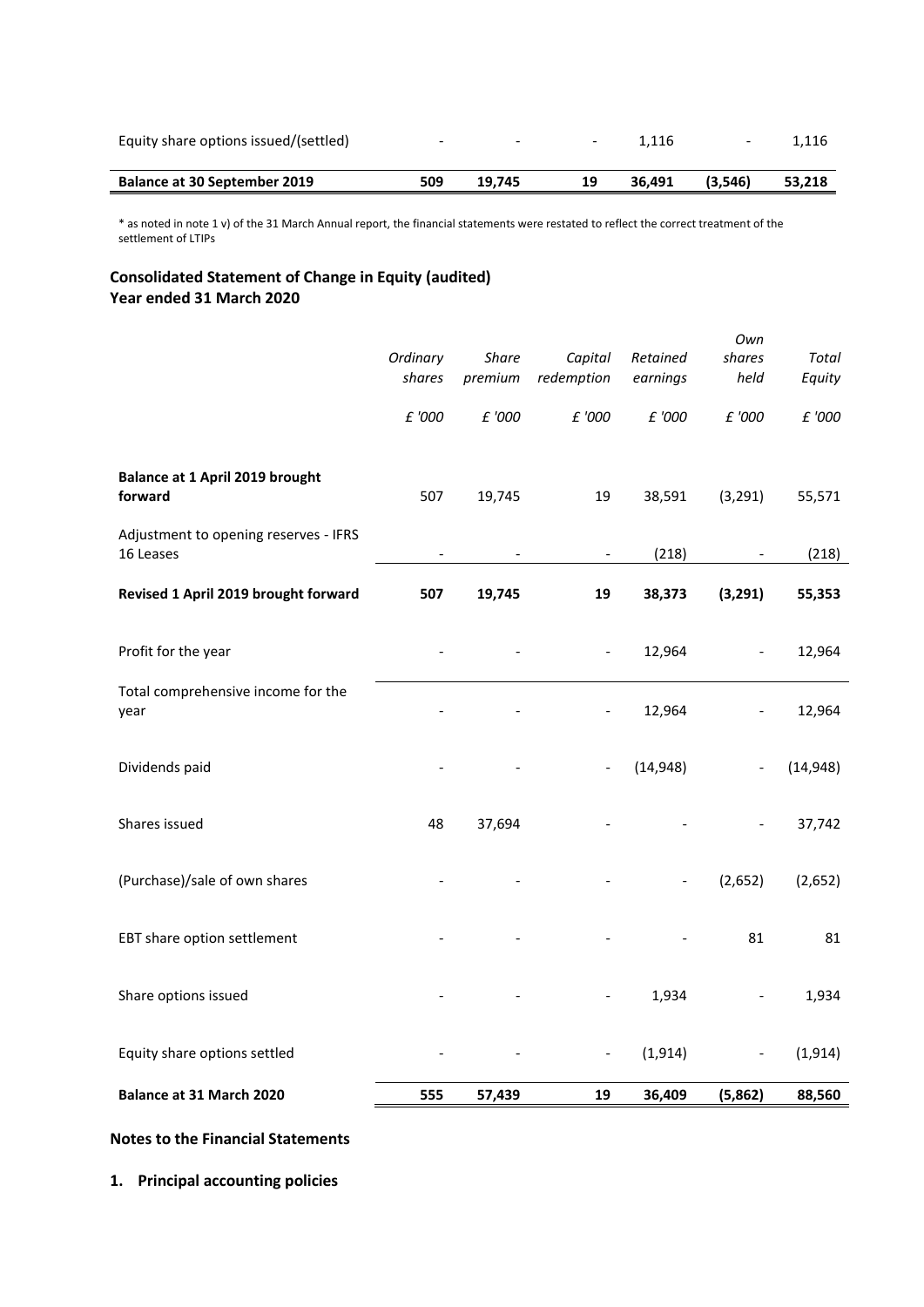This Half Yearly Report is unaudited and does not constitute statutory accounts within the meaning of s434 of the Companies Act 2006. The financial information for the half years ended 30 September 2020 and 2019 has not been audited or reviewed by the auditors pursuant to the Auditing Practices Board guidance on Review of Interim Financial Information. The statutory accounts for the year ended 31 March 2020, which were prepared in accordance with International Financial Reporting Standards, comprising standards and interpretations approved by either the International Accounting Standards Board or the International Financial Reporting Interpretations Committee or their predecessors, as adopted by the European Union ("IFRS"), and with those parts of the Companies Act 2006 applicable to companies reporting under IFRS, have been delivered to the Registrar of Companies. The auditors' opinion on these accounts was unqualified and did not contain a statement made under s498 of the Companies Act 2006.

The financial statements have been prepared in accordance with the Disclosure Guidance and Transparency Sourcebook and with IAS 34 'Interim Financial Reporting'.

The accounting policies applied in this Half Yearly Report are consistent with those applied in the Group's most recent annual accounts

### **2. Alternative Performance Measures**

The Group assess its performance using a variety of measures that are not defined under IFRS and are therefore termed alternative performance measures ("**APM's**").

The Group uses the APM's to present its financial performance, in a manner which is aligned with the requirements of our stakeholders. By presenting these APM's it enables comparison with our peers who may use different accounting policies.

The Group uses the following APM's:

| <b>Alternative Performance Measure</b> | <b>Definition</b>                                                                                                                                                                                                                        | <b>Reconciliation</b> |
|----------------------------------------|------------------------------------------------------------------------------------------------------------------------------------------------------------------------------------------------------------------------------------------|-----------------------|
| Adjusted profit before tax             | Profit before taxation, depreciation<br>and amortisation, share<br>incentivisation expenses and non-<br>recurring items (which include:<br>professional fees relating to<br>acquisitions, cost reduction,<br>restructuring and severance | Note 6                |
|                                        | compensation related costs).                                                                                                                                                                                                             |                       |

This is used to present a measure of profitability of the Group which is aligned to the requirements of shareholders, potential shareholders and financial analysts, and which removes the effects of financing and capital investment, which eases the comparison with the Group's competitors who may use different accounting policies and financing methods. Calculation of Adjusted profit before tax excludes share incentivisation expenses for similar reasons to above, and in particular provides shareholders, potential shareholders and financial analysts a consistent year on year basis of comparison of a "profit before tax number", when comparing the current year to the previous year and also when comparing multiple historical years to the current year, of how the underlying business is performing without the effects of share incentivisation expenses which can be influenced by other factors such as the timing of grants due to prohibited periods, shareholder approval of share incentivisation plans, and other factors.

| Adjusted operating profit | Operating Profit before depreciation | Note 6 |
|---------------------------|--------------------------------------|--------|
|                           | and amortisation, share              |        |
|                           | incentivisation expenses and non-    |        |
|                           | recurring items (which include:      |        |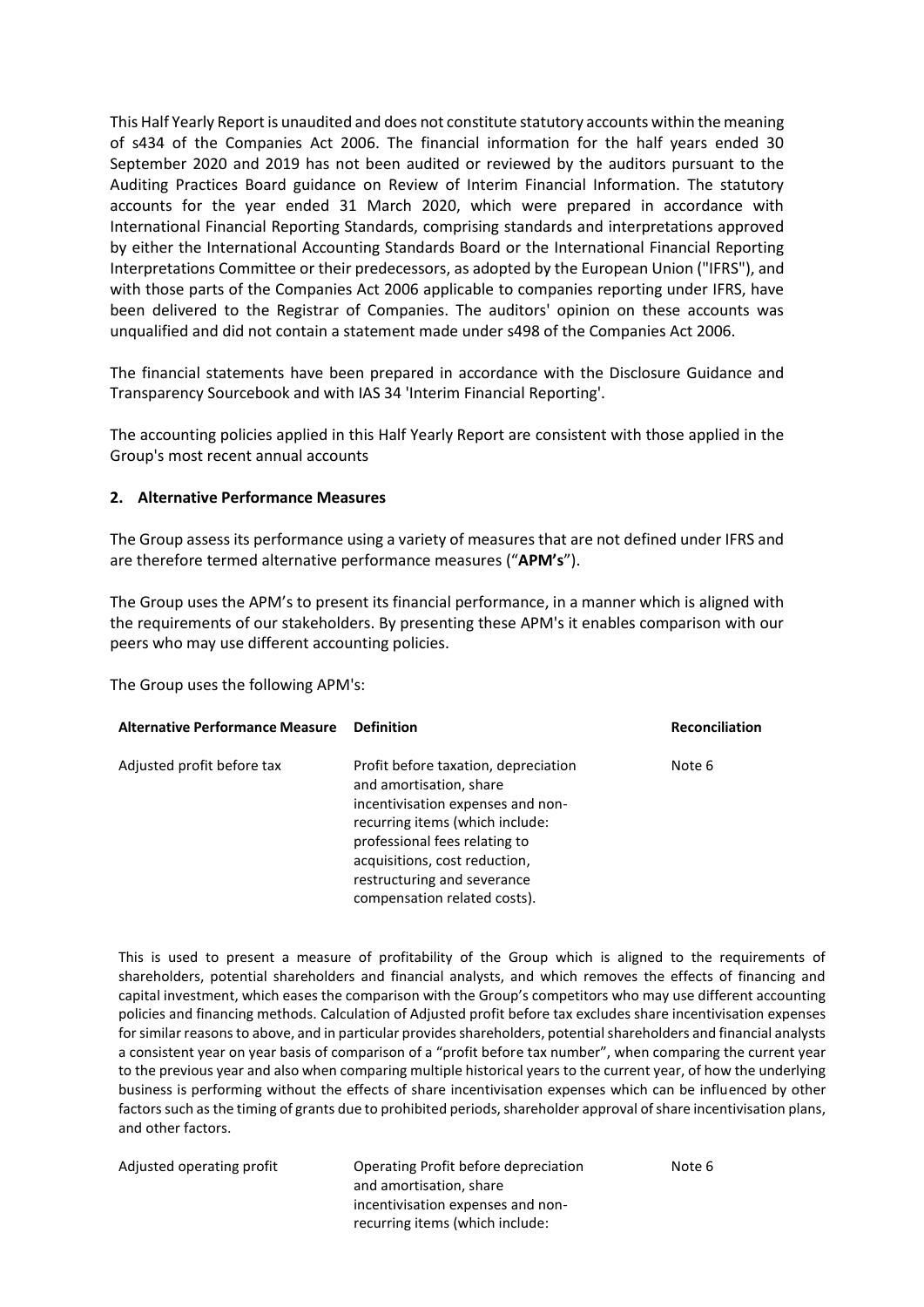professional fees relating to acquisitions, cost reduction, restructuring and severance compensation related costs).

This is used to present a measure of profitability of the Group which is aligned to the requirements of shareholders, potential shareholders and financial analysts, and which removes the effects of financing and capital investment, which eases the comparison with the Group's competitors who may use different accounting policies and financing methods. Calculation of Adjusted operating profit before tax excludes share incentivisation expenses for similar reasons to above, and in particular provides shareholders, potential shareholders and financial analysts a consistent year on year basis of comparison of a "operating profit number", when comparing the current year to the previous year and also when comparing multiple historical years to the current year, of how the underlying business is performing without the effects of share incentivisation expenses which can be influenced by other factors such as timing of grants due to prohibited periods, shareholder approval of share incentivisation plans, and other factors.

|      |  | Revenues excluding performance Gross profit less any revenue | Note 4 |
|------|--|--------------------------------------------------------------|--------|
| fees |  | attributable to                                              |        |
|      |  | performance related fees.                                    |        |

This is used to present a consistent year on year measure of revenues within the business, removing the element of revenue that may fluctuate year on year.

| Adjusted basic earnings per share |  |                  |     | Adjusted profit before tax divided by<br>the weighted average number of<br>shares in issue for the period            |     |
|-----------------------------------|--|------------------|-----|----------------------------------------------------------------------------------------------------------------------|-----|
| Adjusted<br>share                 |  | diluted earnings | per | Adjusted profit before tax divided by<br>the diluted weighted average<br>number of shares in issue for the<br>period | n/a |

## **3. Segmental reporting**

The Group's operates in only one business segment - Investment management.

The Group offers different fund products through different distribution channels. All financial, business and strategic decisions are made centrally by the Board, which determines the key performance indicators of the Group. The Group reviews financial information presented at a Group level. The Board, is therefore, the chief operating decision-making body for the Group. The information used to allocate resources and assess performance is reviewed for the Group as a whole. On this basis, the Group considers itself to be a single-segment investment management business.

### **4. Revenue**

|                           | Six         | Six         | Year      |
|---------------------------|-------------|-------------|-----------|
|                           | months to   | months to   | ended     |
|                           | 30-Sep-20   | 30-Sep-19   | 31-Mar-20 |
|                           | (unaudited) | (unaudited) | (audited) |
|                           | £'000       | £'000       | £'000     |
| Revenue                   |             |             |           |
| - Revenue                 | 75,780      | 53,098      | 123,021   |
| - Performance fee revenue |             |             | 1,004     |
| <b>Total Revenue</b>      | 75,780      | 53,098      | 124,025   |
| Cost of sales             | (12,724)    | (7, 167)    | (17, 393) |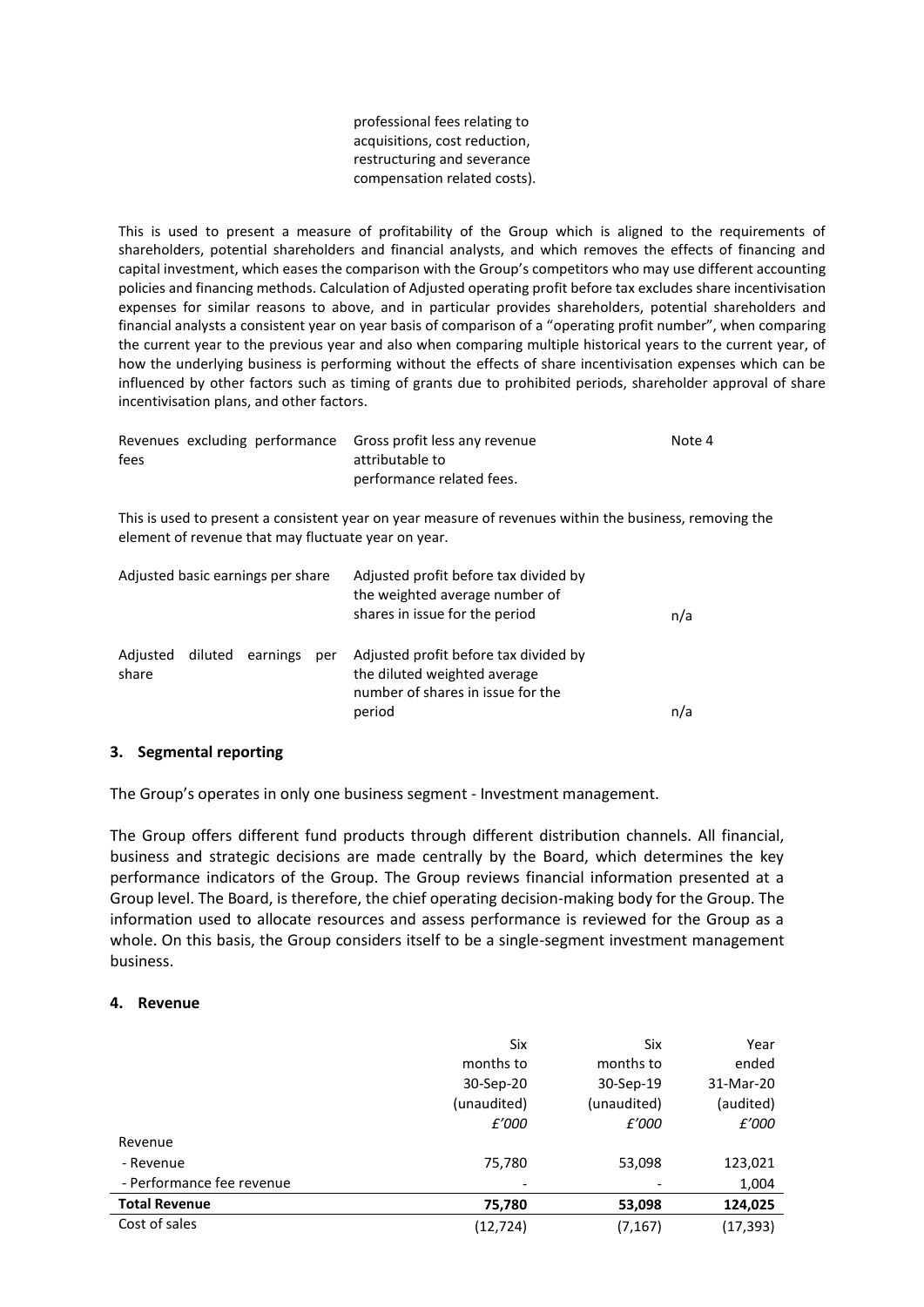| <b>Gross Profit</b> | 63,056 | 45,931 | 106,632 |
|---------------------|--------|--------|---------|
|---------------------|--------|--------|---------|

Revenue from earnings includes:

1. Investment management on unit trusts, open-ended investment companies sub-funds, portfolios and segregated accounts;

2. Performance fees on unit trusts, open-ended investment companies sub-funds, portfolios and segregated accounts;

3. Fixed administration fees on unit trusts and open-ended investment companies sub-funds;

4. Net value of sales and repurchases of units in unit trusts and shares in open-ended investment companies (net of discounts);

5. Net value of liquidations and creations of units in unit trusts and shares in open-ended investment companies sub-funds;

6. Box profits on unit trusts; and

7. Foreign currency gains and losses.

Cost of sales includes:

1. Operating expenses including (but not limited to) keeping a record of investor holdings, paying income, sending annual and interim reports, valuing fund assets

and calculating prices, maintaining fund accounting records, depositary and trustee oversight and auditors;

2. Rebates paid on investment management fees;

3. Sales commission paid or payable; and

4. External investment advisory fees paid or payable.

### **5. Administration expenses**

|                                                               | Six         | Six         | Year      |
|---------------------------------------------------------------|-------------|-------------|-----------|
|                                                               | months to   | months to   | ended     |
|                                                               | 30-Sep-20   | 30-Sep-19   | 31-Mar-20 |
|                                                               | (unaudited) | (unaudited) | (audited) |
|                                                               | £'000       | £'000       | £'000     |
| <b>Employee related expenses</b>                              |             |             |           |
| Director and employee costs                                   | 11,710      | 5,695       | 14,047    |
| Pension costs                                                 | 656         | 310         | 866       |
| Share incentivisation expense                                 | 2,049       | 4,194       | 3,725     |
| DBVAP expense                                                 | 856         | 702         | 1,335     |
| Severance compensation                                        | 214         |             | 1,886     |
|                                                               | 15,485      | 10,901      | 21,859    |
| Non employee related expenses                                 |             |             |           |
| Members' drawings charged as an expense                       | 16,387      | 14,029      | 31,993    |
| Members' share incentivisation expense                        | 1,045       | 348         | 1,126     |
| Professional services <sup>(1)</sup>                          | 10,047      | 1,540       | 8,437     |
| Depreciation and Intangible asset amortisation <sup>(2)</sup> | 2,429       | 1,424       | 5,392     |
| <b>IFRS16</b> related finance costs                           |             | (240)       |           |
| Other administration expenses                                 | 11,043      | 8,871       | 20,904    |
| <b>Total administration expenses</b>                          | 56,436      | 36,873      | 89,711    |

(1) Includes costs relating to the re organisation of Neptune outsourced transfer agency administration and acquisition costs related to the purchase of the Architas UK Investment Business.

(2) Includes Fixed asset depreciation, depreciation on leases under IFRS16 and amortisation of intangible assets

## **6. Adjusted profit before tax**

Adjusted profit before tax is reconciled in the table below: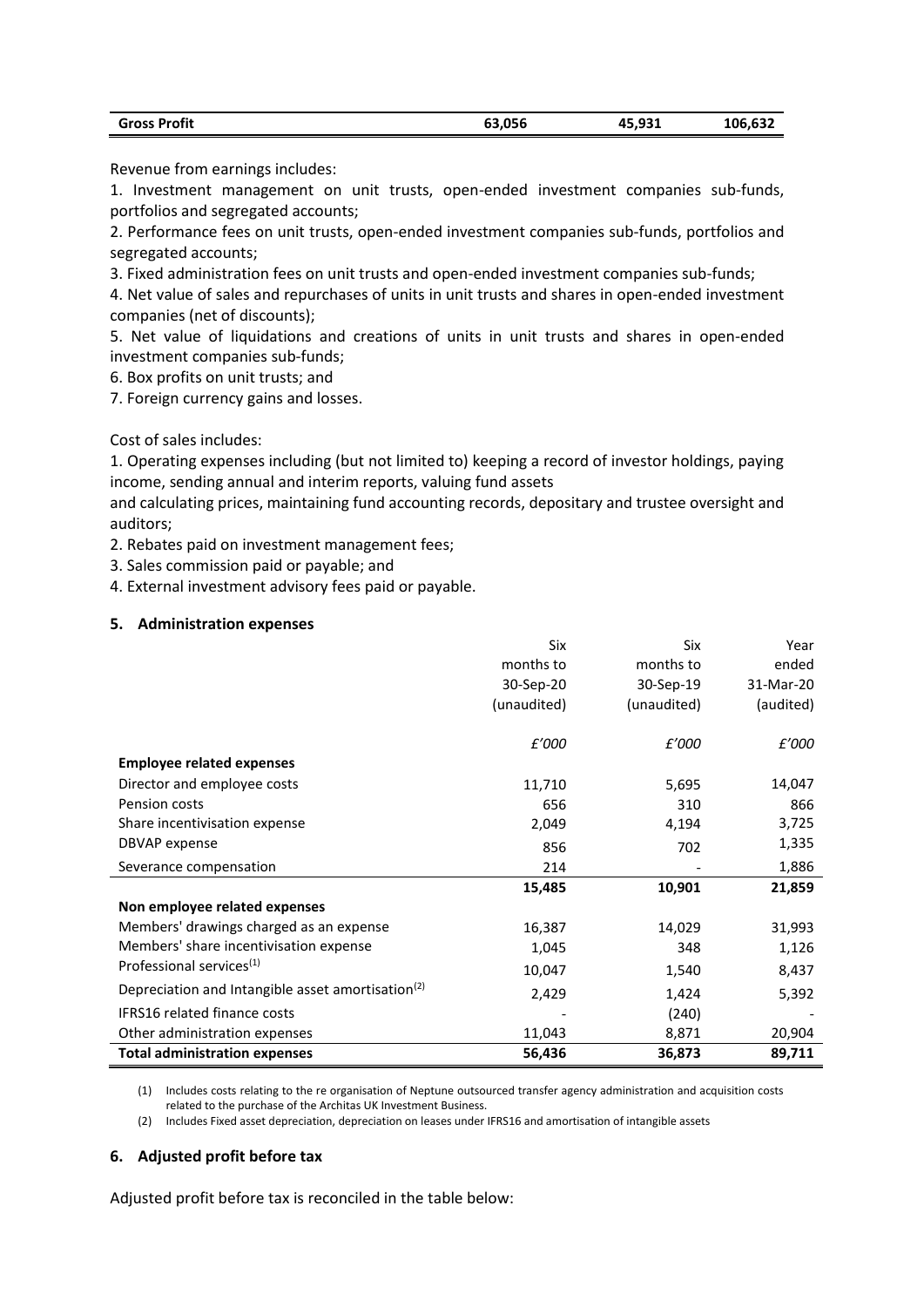| ended<br>months to<br>months to<br>30-Sep-20<br>30-Sep-19<br>31-Mar-20                   |
|------------------------------------------------------------------------------------------|
|                                                                                          |
|                                                                                          |
| (unaudited)<br>(unaudited)<br>(audited)                                                  |
|                                                                                          |
| £'000<br>£'000<br>£'000                                                                  |
|                                                                                          |
| Profit for the period<br>5,286<br>7,576<br>12,964                                        |
| 3,544<br><b>Taxation</b><br>1,588<br>1,727                                               |
| Profit before tax<br>9,303<br>6,874<br>16,508                                            |
|                                                                                          |
| 3,094<br>4,542<br>4,851<br>Share incentivisation expense                                 |
| DBVAP expense net of gain or loss<br>452<br>1,551<br>540                                 |
| Severance compensation<br>214<br>2,296                                                   |
| Professional services <sup>(1)</sup><br>10,047<br>8,436<br>1,540                         |
| <b>IFRS 16 finance costs</b><br>(902)<br>(980)<br>(240)                                  |
| Depreciation and Intangible asset amortisation <sup>(2)</sup><br>5,392<br>2,429<br>1,424 |
| Adjustments<br>15,422<br>7,718<br>21,546                                                 |
| Adjusted profit before tax<br>22,296<br>17,021<br>38,054                                 |
|                                                                                          |
| Interest receivable<br>(4)<br>(6)<br>(18)                                                |
| Interest payable (2)<br>12                                                               |
| Adjusted operating profit<br>22,292<br>17,027<br>38,036                                  |
|                                                                                          |
| 31.46<br>27.34<br>Adjusted basic earnings per share<br>58.68                             |
| Adjusted diluted earnings per share<br>26.41<br>56.74<br>30.74                           |

(1) Includes costs relating to the re organisation of Neptune outsourced transfer agency administration and acquisition costs related to the purchase of the Architas UK Investment Business.

(2) Includes Fixed asset depreciation, depreciation on leases under IFRS16 and amortisation of intangible assets

## **7. Taxation**

The half yearly tax charge has been calculated at the estimated full year effective UK corporation tax rate of 19% (2019: 19%).

## **8. Earnings per share**

The calculation of basic earnings per share is based on profit after taxation and the weighted average number of Ordinary Shares in issue for each period. The weighted average number of Ordinary Shares for the six months ended 30 September 2020 was 57,406,615 (30 September 2019: 50,430,636, 31 March 2020: 52,531,287). Shares held by the Liontrust Asset Management Employee Trust are not eligible for dividends and are treated as cancelled for the purposes of calculating earnings per share.

Diluted earnings per share is calculated on the same bases as set out above, after adjusting the weighted average number of Ordinary Shares for the effect of options to subscribe for new Ordinary Shares that were in existence during the six months ended 30 September 2020. The adjusted weighted average number of Ordinary Shares so calculated for the period was 58,757,394 (30 September 2019: 52,212,068, 31 March 2020: 54,320,477). This is reconciled to the actual weighted number of Ordinary Shares as follows: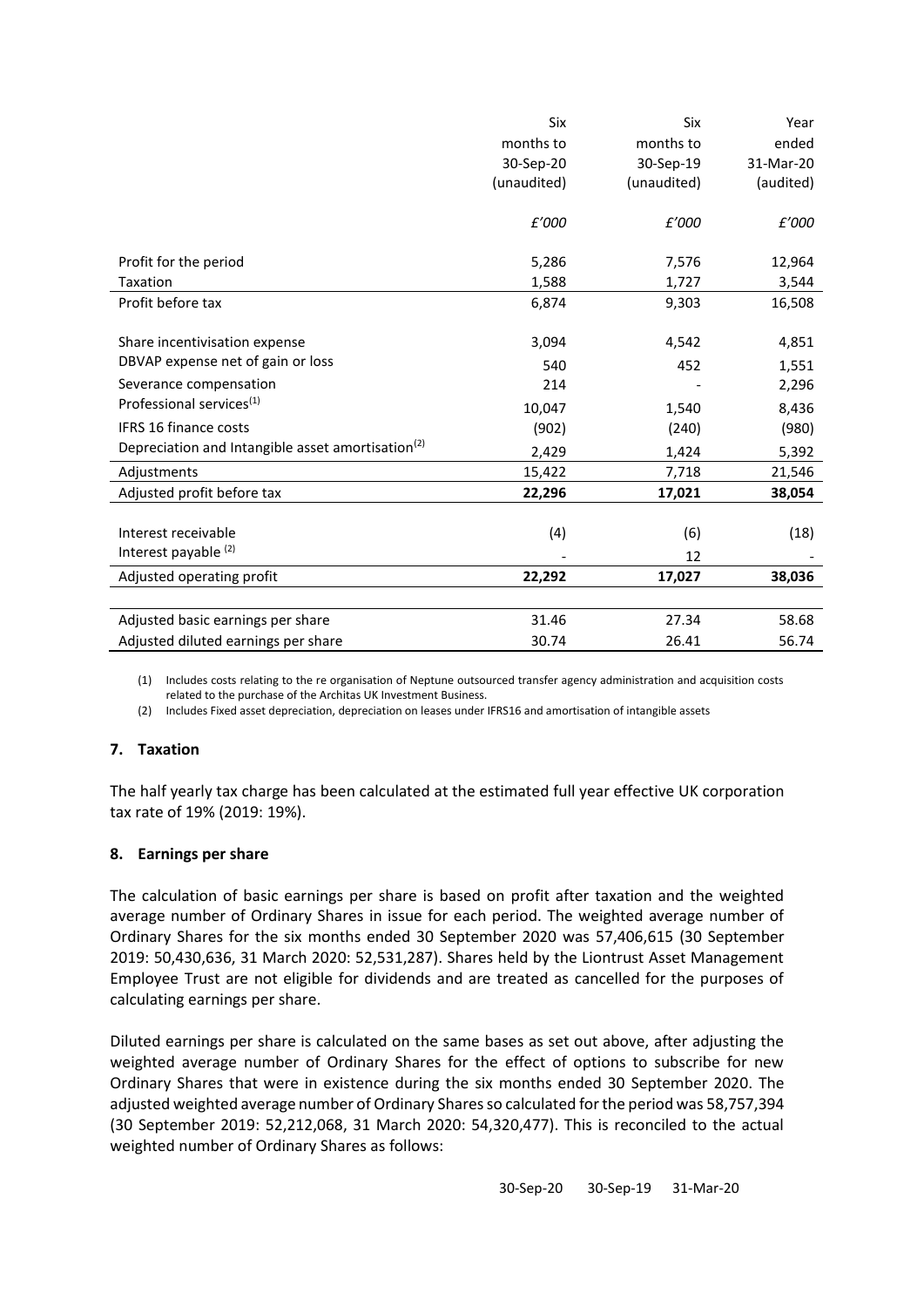Weighted average number of Ordinary Shares 57,406,615 50,430,636 52,531,287

Weighted average number of dilutive Ordinary shares under option:

| - to Liontrust Long Term Incentive Plan             | 1.323.491  | 1.776.755             | 1.779.742 |
|-----------------------------------------------------|------------|-----------------------|-----------|
| - to Liontrust Company Share Option Plan            | 27.288     | 4.677                 | 9.448     |
| Adjusted weighted average number of Ordinary Shares | 58.757.394 | 52,212,068 54,320,477 |           |

### **9. Intangible assets**

Intangible assets represent investment management contracts that have been capitalised upon acquisition and are amortised on a straight-line basis over a period of 10 years or 20 years depending on the type of contracts acquired. The intangible asset on the balance sheet represents investment management contracts as follows:

|                                                        | 30-Sep-20                | 30-Sep-19 | 31-Mar-20 |
|--------------------------------------------------------|--------------------------|-----------|-----------|
|                                                        | £'000                    | £'000     | £'000     |
| Investment management contracts acquired from Argonaut | $\overline{\phantom{a}}$ | 1.497     |           |
| Investment management contracts acquired from ATI      | 7.800                    | 9.000     | 8.400     |
| Investment management contracts acquired from Neptune  | 28,765                   |           | 29,522    |
|                                                        | 36,565                   | 10.497    | 37.922    |

### **10. Financial Assets**

The Group holds financial assets that have been categorised within one of three levels using a fair value hierarchy that reflects the significance of the inputs into measuring the fair value. These levels are based on the degree to which the fair value is observable and are defined as follows:

- Level 1 fair value measurements are those derived from quoted prices (unadjusted) in active markets for identical assets and liabilities;

- Level 2 fair value measurements are those derived from inputs other than quoted prices included within level 1 that are observable for the asset or liability, either directly (i.e. as prices) or indirectly (i.e. derived from prices);

- Level 3 fair value measurements are those derived from valuation techniques that include inputs for the asset or liability that are not based on observable market data.

As at the balance sheet date all financial assets are categorised as Level 1.

Under IFRS9 all financial assets are categorised as Assets held at fair value through profit and loss. The financial assets consist of units held in the Group's collective investment schemes as part of a 'manager's box (as detailed below), assets held by the EBT in respect of the Liontrust DBVAP and assets held in Liontrust Global Funds plc to assist administration. The holdings are valued on a mid or bid basis.

## **11. Related party transactions**

During the six months to 30 September 2020 the Group received fees from unit trusts and ICVCs under management of £59,466,000 (2019: £41,619,000). Transactions with these funds comprised creations of £3,021,616,000 (2019: £2,106,127,000) and liquidations of £1,405,734,000 (2019: £927,652,000). As at 30 September 2020 the Group owed the unit trusts £175,286,000 (2019: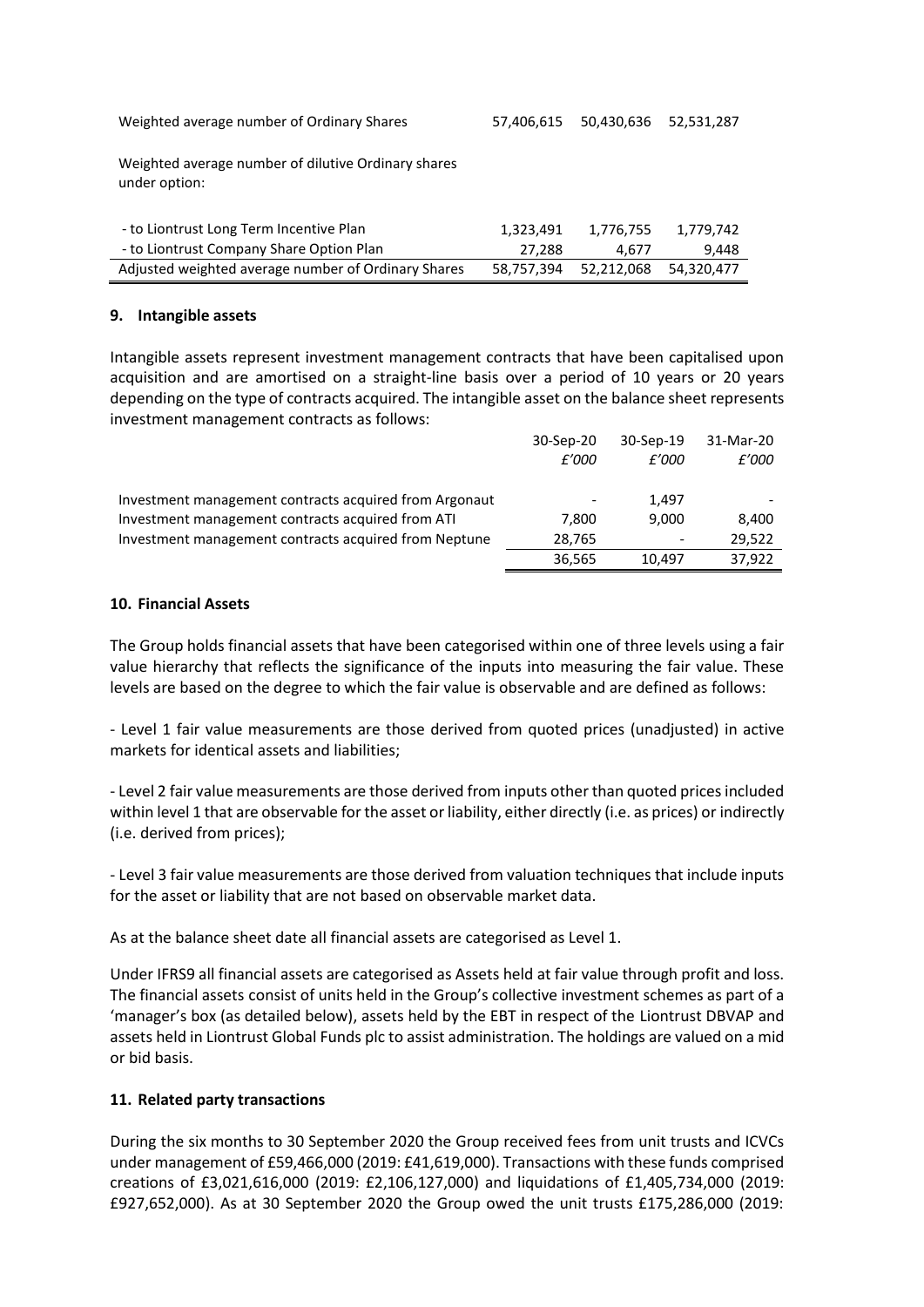£103,944,000) in respect of unit trust creations and was owed £165,831,000 (2019: £103,831,000) in respect of unit trust cancellations and fees.

During the six months to 30 September 2020 the Group received fees from offshore funds under management of £3,044,000 (2019: £2,093,000). Transactions with these funds comprised purchases of £0 (2019: £40,000) and sales of £0 (2019: £0). As at 30 September 2020 the Group was owed £546,000 (2019: £365,000) in respect of management fees.

Directors and management can invest in funds managed by the Group on commercial terms that are no more favourable than those available to staff in general.

## **12. Post balance sheet date event**

On 30 October 2020, the Company acquired all of the ordinary shares in Architas Multi-Manager Limited and Architas Advisory Services Limited (together, the "Architas UK Investment Business"), and subsequently renamed Liontrust Multi Asset Limited and Liontrust Advisory Services Limited respectively.

The acquisition completed on 30 October 2020 for consideration of up to £75 million in cash (inclusive of the expected net asset value of the Architas UK Investment Business), funded from the proceeds of a placing of ordinary shares of the Company, which was completed in July 2020 and the Company's cash resources.

At the date of issue of these financial statements, the valuation of the balance sheets is not complete. An updated disclosure, including the valuation of the balances, will be included in the 2021 Annual Report & Financial Statements.

## **13. Key risks**

The Directors have identified the risks and uncertainties that affect the Group's business and believe that they will be substantially the same for the second half of the year as the current risks as identified in the 2019 Annual Report. These can be broken down into risks that are within the management's influence and risks that are outside it.

Risks that are within management's influence include areas such as the expansion of the business, prolonged periods of under-performance, loss of key personnel, human error, poor communication and service leading to reputational damage and fraud.

Risks outside the management's influence include falling markets, a deteriorating UK economy, investment industry price competition and hostile takeovers.

Management monitor all risks to the business, they record how each risk is mitigated and have developed indicators to identify increased risk levels. Management recognise the importance of risk management and view it as an integral part of the management process which is tied into the business model and is described further in the Risk management and internal control section on page 49 of the 2020 Annual Report and Note 2 "Financial risk management" on page 106 of the 2020 Annual Report.

## **14. Contingent assets and liabilities**

The Group can earn performance fees on some of the segregated accounts and funds that it manages. In some cases a proportion of the fee earned is deferred until the next performance fee is payable or offset against future underperformance on that account. As there is no certainty that